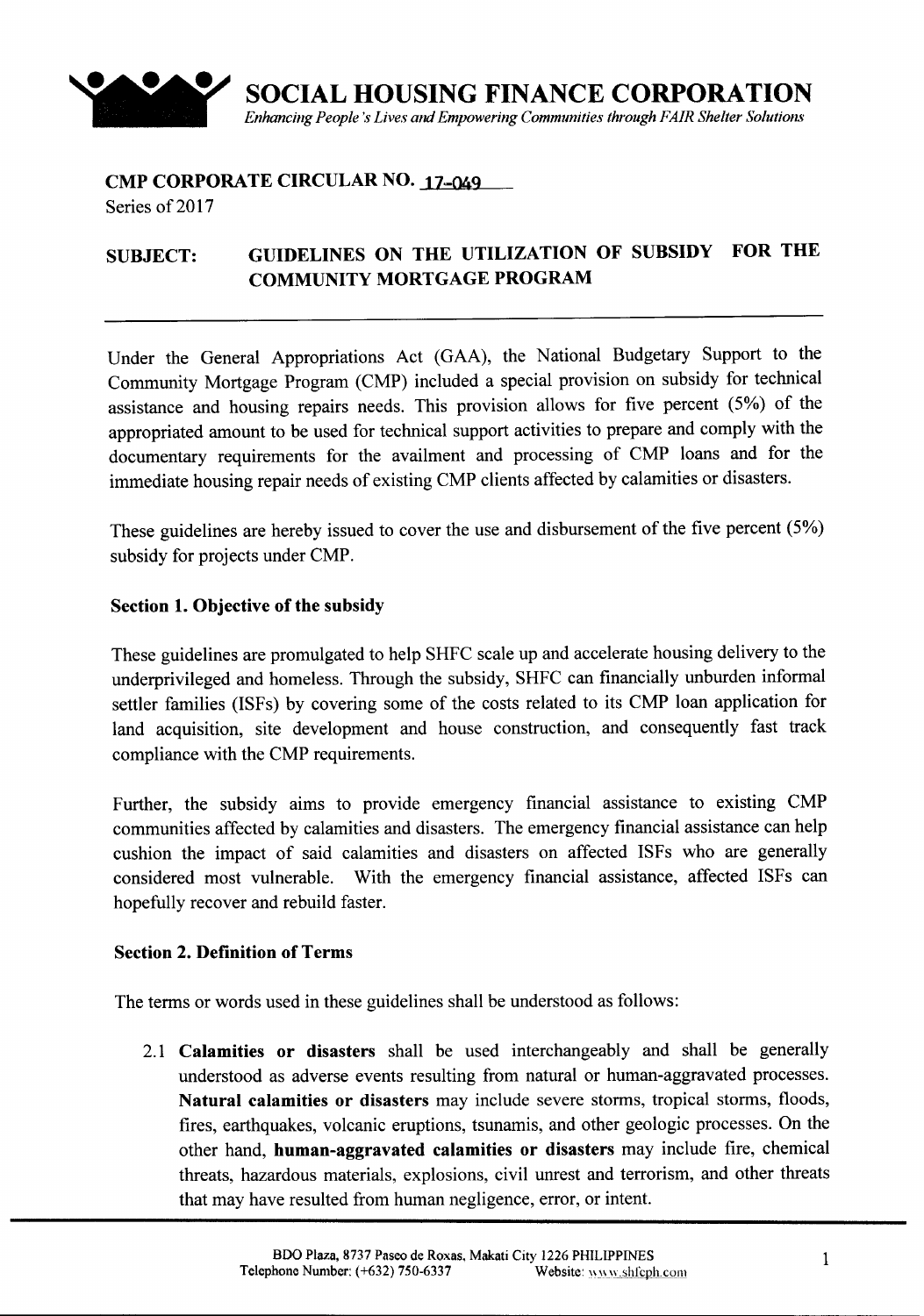2.2 **Subsidy** refers to the sum of money released to or on behalf of the affected CMP beneficiaries and/or Community Association (CA) for technical assistance or addressing the immediate housing needs of CMP who were affected by calamities.

### **Section 3. Scope of Subsidy**

The subsidy appropriated for CMP shall be used for: a) technical support activities; and b) emergency housing repair assistance for CMP projects affected by calamities or disasters.

A maximum allocation for technical support activities per project shall be equivalent to five percent (5%) of the total project cost, while the maximum allocation for emergency housing repair assistance shall be Five Thousand Pesos (P5,000.00) per member beneficiary.

### **3.1 Technical Support Activities**

The technical support subsidy shall be utilized to cover costs related to the following items, and in the following order of priority:

a. **CMP requirements. -** All documentary requirements secured or obtained from different government agencies and local government units under Corporate Circular Nos. 16-044 *(Revised Checklist of Requirementsfor CMP Site Development and House Construction Phases* 2 *and* 3 *Loans)* and 16-045 *(Revised Checklist of Requirementsfor CMP Lot Acquisition Phase* 1*Loan).*

Additional documentary requirements (in compliance to SHFC findings or conditions or as alternative compliance) needed by SHFC to process and evaluate the loan application shall likewise be covered under this section and shall be subsidized.

b. **Transfer Taxes, Registration Fees, and Permits for projects. -** Transfer taxes and costs, registration fees, and permits related to the acquisition of the land, development of the site, or construction and occupancy of the houses for projects under usufruct with the CA shall likewise be covered by the subsidy.

*Transfer of titlefrom Landowner to SHFC*

- Expenses related to the registration of title with the Registry of Deeds (RD)
- $\Box$ Transfer fees
- Assessor's fee (Tax Declaration)

### *Transfer of titlefrom SHFC to HOA*

- Expenses related to the registration of title with the Registry of Deeds (RD)
- Transfer fees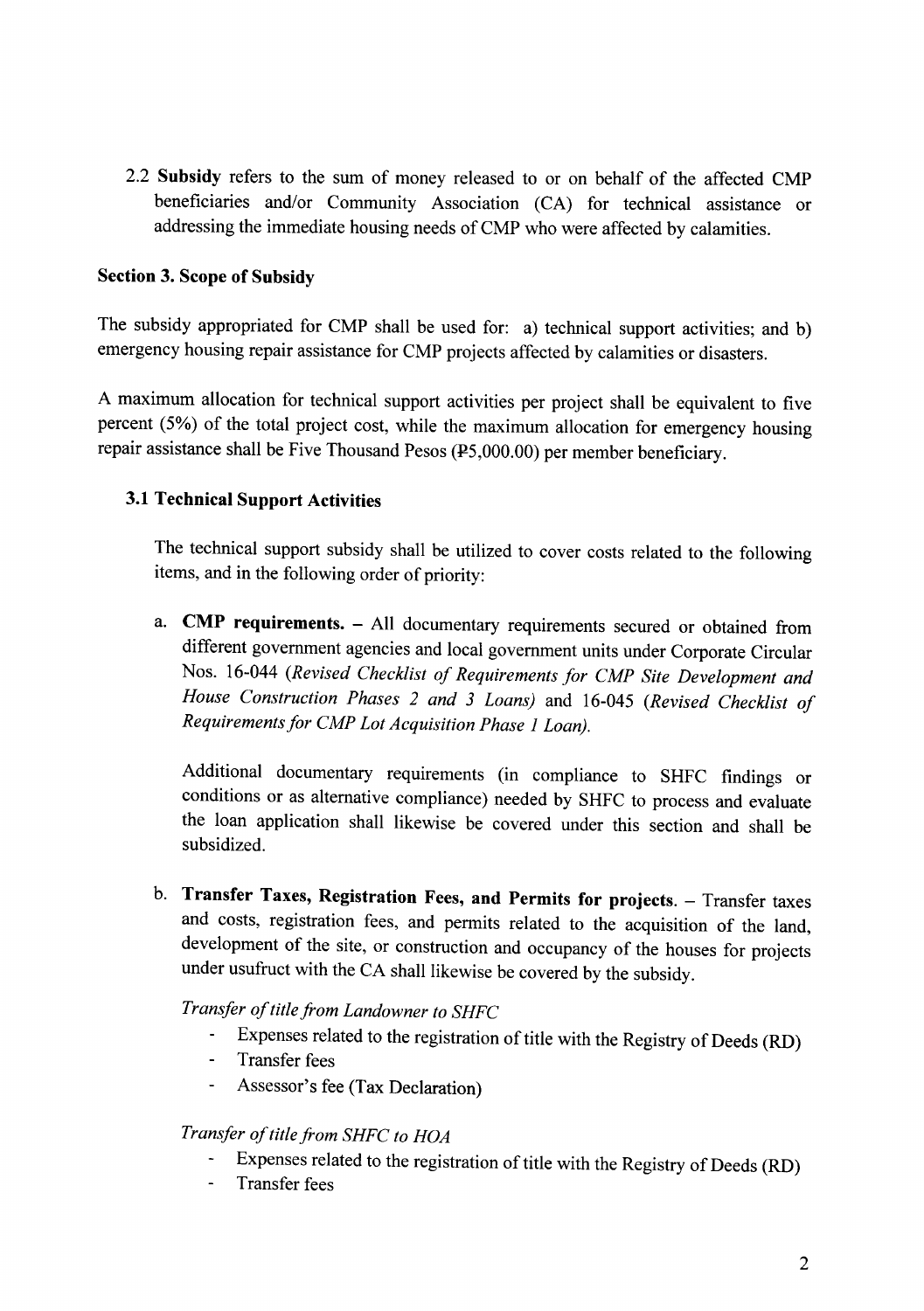- Assessor's Fee (Tax Declaration)
- Expenses related to the registration of sale to CA and mortgage to SHFC with the RD
- Documentary stamp tax on the sale and mortgage  $\mathbf{r}$
- Other taxes necessary for the transfer of title in HOA's name
- Real property tax until issuance of Certificate of Completion and  $\mathbf{L}^{\text{max}}$ Acceptance
- c. Professional fees for the preparation of technical plans. With a cap of Two Thousand Five Hundred Pesos (P2,SOO.00) per member beneficiary for land acquisition loans, SHFC may cover as subsidy costs or fees incurred in the preparation, completion, and approval of technical plans, such as, but not limited to lot plan and technical description of the net CMP area, subdivision plans, and individual technical description/lot data computation.

For site development and house construction loan applications, a cap of One Hundred Thousand Pesos (P100,000.00) per project shall be provided by SHFC to cover the completion of site development plan, detailed architectural and engineering plans, bill of materials/cost estimates, and other relevant technical plans and requirements.

### 3.2 Emergency Housing Repair Assistance to CAslMBs affected by calamities or disasters

In the event of calamities or disasters, SHFC shall disburse a maximum of Five Thousand Pesos (PS,OOO.OO) per member beneficiary in the form of cash or building materials to cover the immediate housing repair needs of affected MBs of existing CMP projects.

### Section 4. Requirements for Release of Subsidy

4.1 To access the subsidy for technical support activities, the CMP project must be included in SHFC's list of priority projects for funding for the year as certified by the concerned unit.

The subsidy for technical support activities shall be released to the CA as follow: a) through reimbursement of expenses provided that original receipts are submitted to SHFC; or b) through direct payment to the concerned government agency or LGU based on the statement of account or billing from the said government agency or LGU.

For professional fees, the subsidy shall be released upon submission of an original official receipt or acknowledgement receipt, contract or agreement, and the approved plan from the DENR/LRA.